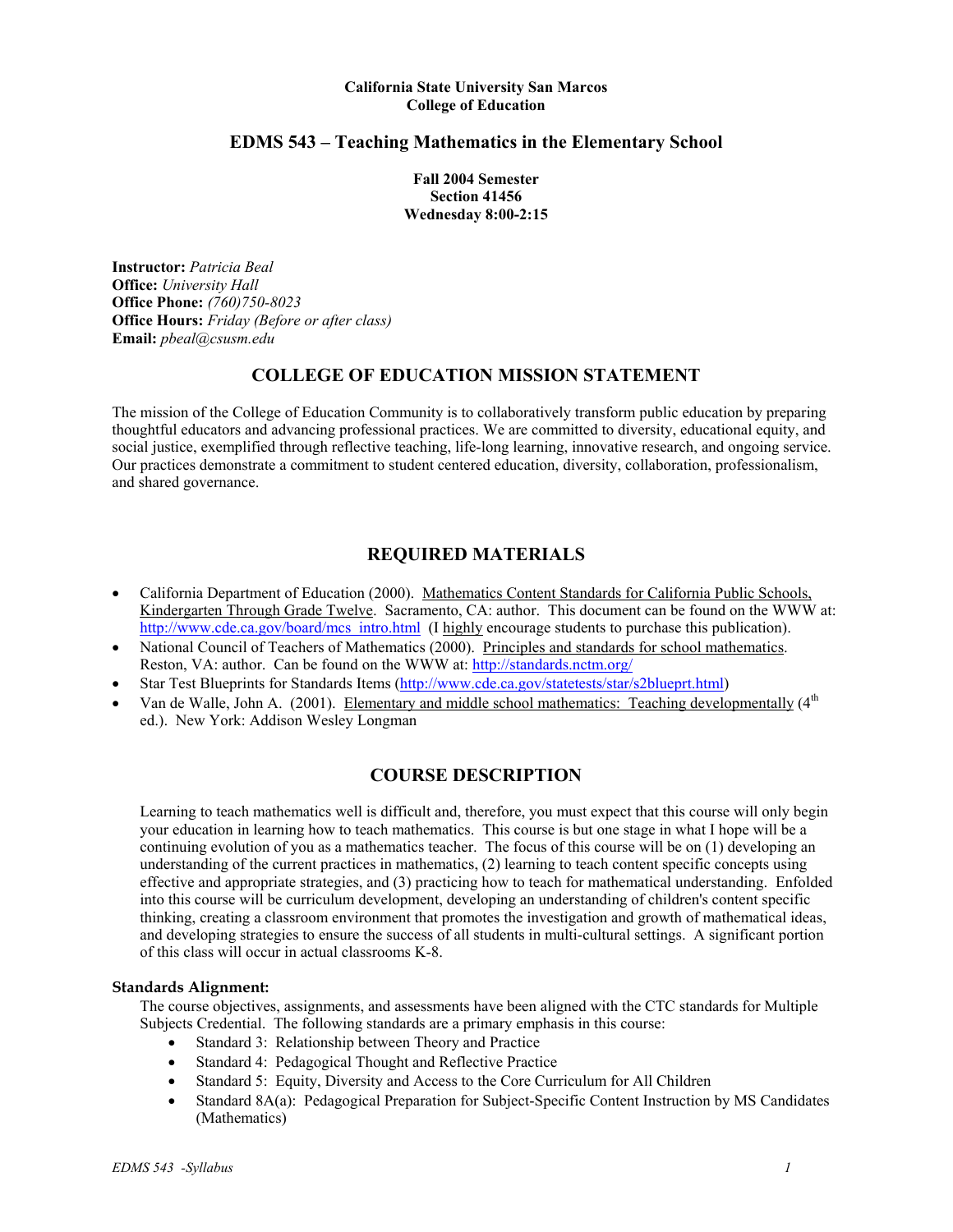### **Teacher Performance Expectation (TPE) Competencies:**

This course is designed to help teachers seeking the Multiple Subjects Credential to develop the skills, knowledge, and attitudes necessary to assist schools and district in implementing an effective program for all students. The successful candidate will be able to merge theory and practice in order to realize a comprehensive and extensive educational program for all students. The following TPE's are addressed in this course:

Primary Emphasis:

- TPE 1a-Subject Specific Pedagogical Skills for MS Teaching (Mathematics)
- TPE 2-Monitoring Student Learning During Instruction
- TPE 3-Interpretation and Use of Assessments
- TPE 4-Making Content Accessible
- TPE 6a-Developmentally Appropriate Practices in Grades K-3
- TPE 6b-Developmentally Appropriate Practices in Grades 4-8
- TPE 6d-Teaching Special Education Populations in General Education Environments
- TPE 8-Learning About Students

#### •

### Secondary Emphasis:

- TPE 5-Student Engagement
- TPE 6d-Developmentally Appropriate Practices for Special Education
- TPE 7-Teaching English Learners
- TPE 9-Instructional Planning
- TPE 10-Instructional Time
- TPE 11-Social Environment
- TPE 13-Professional Growth
- TPE 14-Educational Technology

## **ASSIGNNMENTS**

Detailed assignment sheets will be provided for every assignment below. The assignment sheets will be attached to this syllabus. The course calendar will be distributed at the first class meeting.

#### **Reading Reflections**

(20%) - Each week students will write a "meaningful" reflection on the articles assigned to be read for that week. These reflections should be one page in length and should clearly articulate your thoughts **on the articles** and how you plan to apply what you learned from the articles as a teacher in the classroom.

### **Student Interviews (Critical Assessment Task – CATs)**

(25%) - You and one of your classmates will conduct a series of four different student interviews based on questions provided in class. For each interview, you will pose mathematical problems to any one student at a predetermined grade level. The purpose is to get you to begin thinking about students' mathematical understanding, to learn how to effectively pose questions and interpret the meaning of students' answers, and to provide you with an opportunity to interact with students.

#### **Mathematical Resources & Lesson (Critical Assessment Tasks – CATs)**

(35%)– Working in small groups, your team will first compile resources on a predetermined mathematical topic (20%) and then design a lesson that you will present to our class as if we were your students (15%). The purpose of this activity is to help you learn how to design effective mathematical activities, to provide you with an opportunity to begin compiling mathematical resources, and to provide an opportunity for you to practice teaching mathematics.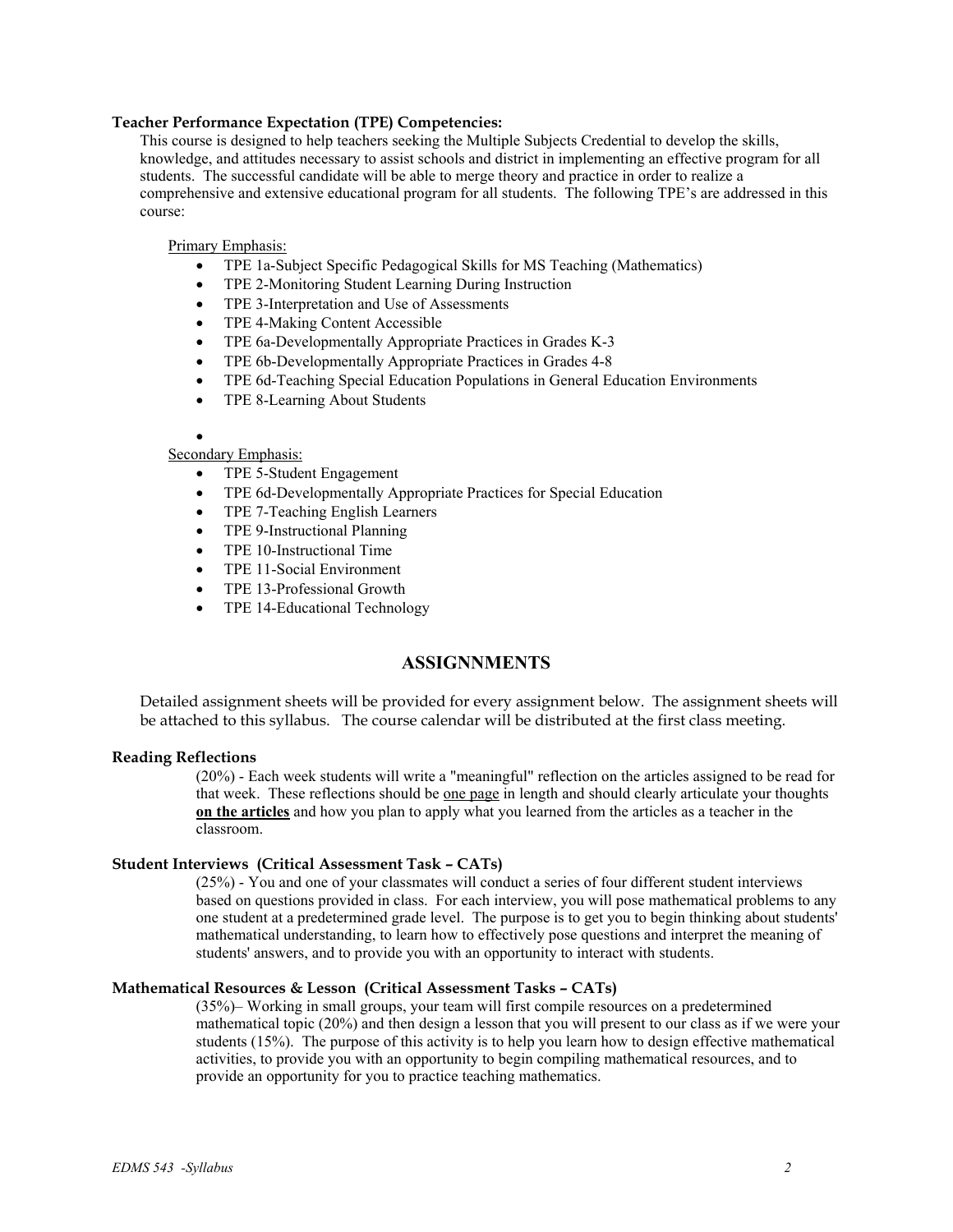#### **Curriculum Assignment (Critical Assessment Task – CATs)**

(20%)– Students will review the mathematics curriculum currently being used in your classroom (e.g., a textbook) at one grade level and write a short paper that investigates the curriculum alignment with the CA Content Standards and current high stakes assessments. Students will also provide their general thoughts and concerns related to the curriculum (e.g., how the curriculum might need to be altered to make strong connections between mathematical concepts and procedures).

*Assignment details and scoring rubrics are found at the end of this document for each key assignment described above.* 

## **INFUSED COMPETENCIES**

## **CLAD**

In 1992, the College of Education voted to infuse Cross-cultural, Language and Academic Development (CLAD) competencies across the curriculum. The CLAD competencies are attached to the syllabus and the competencies covered in this course are highlighted.

#### **Special Education**

Consistent with the intent to offer a seamless teaching credential in the College of Education, this course will demonstrate the collaborative infusion of special education competencies that reflect inclusive educational practices.

#### **Technology**

This course infuses technology competencies to prepare our candidates to use technologies, emphasizing their use in both teaching practice and student learning.

### **ATTENDANCE POLICY**

The attendance policy of the College of Education: Due to the dynamic and interactive nature of course in the COE, all students are expected to attend all classes and participate actively. At a minimum, students must attend more than 80% of class time, or s/he may not receive a passing grade for the course at the discretion of the instructor. If you miss two class sessions or are late (or leave early) more than three sessions, you cannot receive a grade of "A". If you miss three class sessions, your highest possible grade is a "C+". Should you have extenuating circumstances, contact the instructor as soon as possible. Please discuss with the instructor any extenuating circumstances that will cause you to miss class prior to your absence. Attendance will be taken at each class session. Furthermore, grades on assignments turned in late will be lowered unless **prior arrangements** have been made with the instructor. **NOTE: Each full day class counts as 2class sessions.**

### **PLAGIARISM AND CHEATING**

Please be sure to read and understand the university policy on plagiarism and cheating as it will be strictly enforced. Academic dishonestly will not be tolerated and will result in a failing grade for this course and will be reported to the University.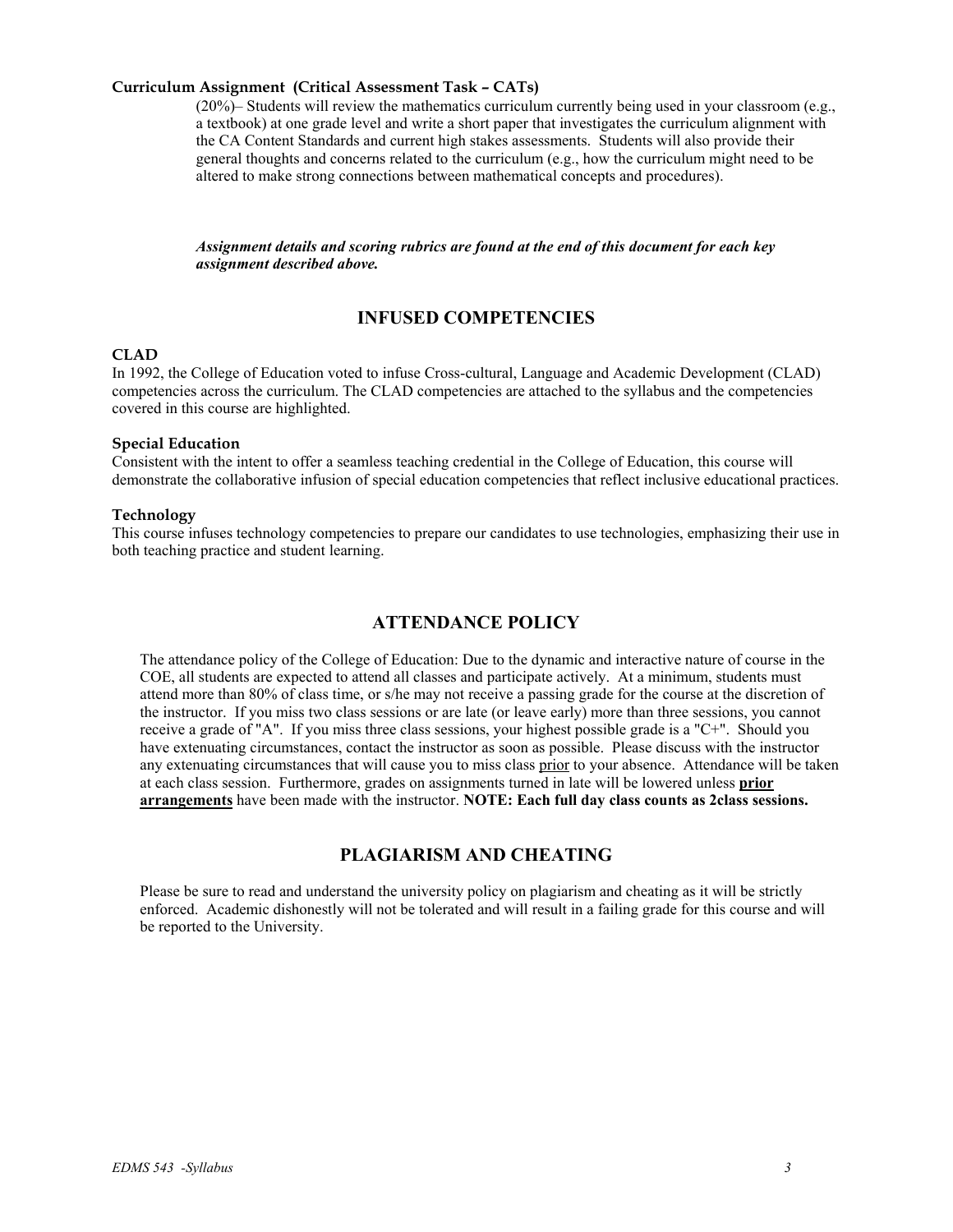**Crosscultural, Language, and Academic Development (CLAD) Competencies**

| <b>TEST 1: LANGUAGE</b><br><b>STRUCTURE</b><br><b>AND</b><br><b>FIRST- AND SECOND-</b><br><b>LANGUAGE</b>                                           | <b>TEST 2: METHODOLOGY</b><br>OF BILINGUAL, ENGLISH<br><b>LANGUAGE</b><br>DEVELOPMENT,<br><b>AND</b> | <b>TEST 3:</b><br><b>CULTURE</b><br><b>AND</b><br><b>CULTURAL DIVERSITY</b>                            |
|-----------------------------------------------------------------------------------------------------------------------------------------------------|------------------------------------------------------------------------------------------------------|--------------------------------------------------------------------------------------------------------|
| <b>DEVELOPMENT</b><br>I. Language Structure and Use:<br><b>Universals and Differences</b><br>(including the structure of<br>English)                | <b>CONTENT INSTRUCTION</b><br>I. Theories and Methods of<br><b>Bilingual Education</b>               | I. The Nature of Culture                                                                               |
| A. The sound systems of language<br>(phonology)                                                                                                     | A. Foundations                                                                                       | A. Definitions of culture                                                                              |
| B. Word formation (morphology) *                                                                                                                    | <b>B.</b> Organizational models: What<br>works for whom?                                             | <b>B.</b> Perceptions of culture                                                                       |
| C. Syntax *                                                                                                                                         | C. Instructional strategies *                                                                        | C. Intragroup differences (e.g.,<br>ethnicity, race, generations, and<br>micro-cultures)               |
| D. Word meaning (semantics) *                                                                                                                       | II. Theories and Methods for<br><b>Instruction In and Through</b><br><b>English</b>                  | D. Physical geography and its<br>effects on culture                                                    |
| E. Language in context *                                                                                                                            | A. Teacher delivery for both English<br>language development and<br>content instruction *            | E. Cultural congruence                                                                                 |
| F. Written discourse *                                                                                                                              | <b>B.</b> Approaches with a focus on<br>English language development *                               | II. Manifestations of Culture:<br><b>Learning About Students</b>                                       |
| G. Oral discourse *                                                                                                                                 | C. Approaches with a focus on                                                                        | A. What teachers should learn                                                                          |
|                                                                                                                                                     | content area instruction<br>(specially designed academic<br>instruction delivered in<br>English) *   | about their students *                                                                                 |
| H. Nonverbal communication *                                                                                                                        | D. Working with paraprofessionals *                                                                  | <b>B.How teachers can learn about</b><br>their students *                                              |
| II. Theories and Factors in First-<br>and Second-Language<br><b>Development</b>                                                                     | <b>III. Language and Content Area</b><br><b>Assessment</b>                                           | C.How teachers can use what they<br>learn about their students<br>(culturally responsive<br>pedagogy)* |
| A. Historical and current theories<br>and models of language analysis<br>that have implications for second-<br>language development and<br>pedagogy | A. Purpose                                                                                           | III. Cultural Contact                                                                                  |
| <b>B.</b> Psychological factors affecting<br>first- and second-language<br>development                                                              | B. Methods *                                                                                         | A. Concepts of cultural contact                                                                        |
| C. Socio-cultural factors affecting<br>first- and second-language<br>development                                                                    | C. State mandates                                                                                    | <b>B.</b> Stages of individual cultural<br>contact                                                     |
| D. Pedagogical factors affecting<br>first- and second-language<br>development *<br>E. Political factors affecting first- and                        | D. Limitations of assessment *                                                                       | C. The dynamics of prejudice                                                                           |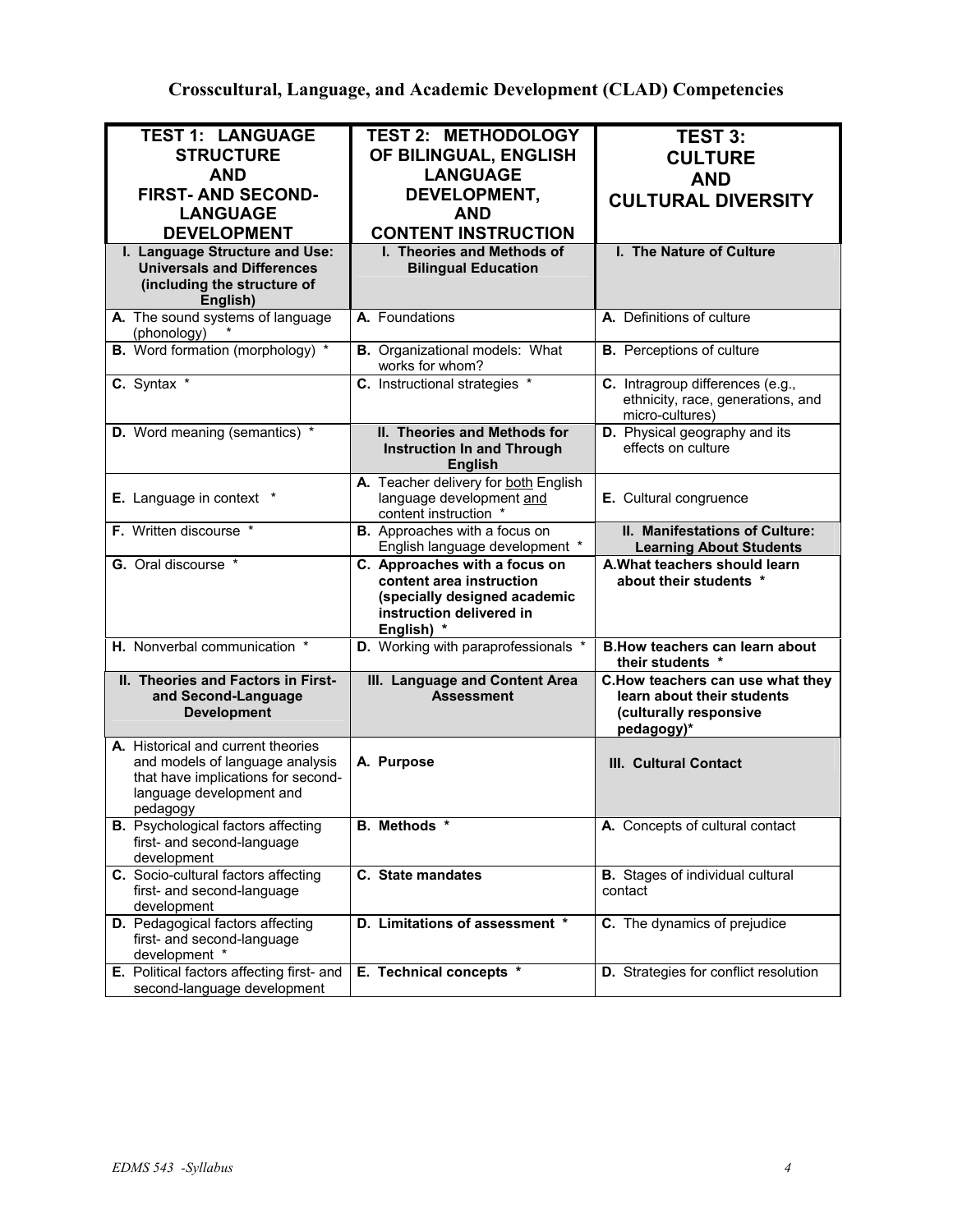# **Curriculum Assignment**  EDMS 543

### **Purpose**

The purpose of this assignment is to simulate the experience you will have as a first year teacher in analyzing the materials provided to you by the school district. After completion of this activity, you should be able to articulate the strengths and weaknesses of the programs shared within your grade level group in terms of: (1) the extent to which they address the California Content Standards for Mathematics; and (2) How well they develop student mathematical thinking. Additionally, you should be able to make a plan for what you are going to do to remedy the weaknesses in the program.

### **Steps to Completion**

- 1. Make arrangements with your master teacher or school library media specialist to obtain a copy of the Teacher's Manual to the program currently being used by the school district for your grade level. If you are currently under Emergency Contract, use your own teaching manual. If you do not have access to a classroom, first be creative about obtaining a teacher's manual. If all else fails, ask me for assistance.
- 2. Either download or obtain a copy of the California Content Standards in Mathematics for your grade level only. You may download the standards wither from www.cde.ca.gov or score.kings.k12.ca.us. As of fall, 2000, the SCORE site has a feature called, "Standards Matrix – Easy Access to Standards. Through this feature, you can easily print a PDF of your grade level standards.
- 3. Create a table in your word processor such as the one below on which you:
	- a. List the standards for your grade level,
	- b. Note in the program where the given standard is covered including personal notes about the extent to which the standard has been addresses and supports the development of student thinking, and
	- c. Rate the program's coverage of the standard by the scale listed below the example.

| Grade: 2                            |                         |               |  |  |
|-------------------------------------|-------------------------|---------------|--|--|
| <b>STANDARD</b>                     | <b>PROGRAM LOCATION</b> | <b>RATING</b> |  |  |
| 1.0 Students understand the         |                         |               |  |  |
| relationship between numbers,       |                         |               |  |  |
| quantities, and place value in      |                         |               |  |  |
| whole numbers up to 1000            |                         |               |  |  |
| 1.1 Count, read, write each place   |                         |               |  |  |
| value                               |                         |               |  |  |
| 1.2 Order and compare using $\le$ , |                         |               |  |  |
|                                     |                         |               |  |  |

# **EXAMPLE**

PROGRAM TITLE: *Scott Foresman* 

*EDMS 543 -Syllabus 5*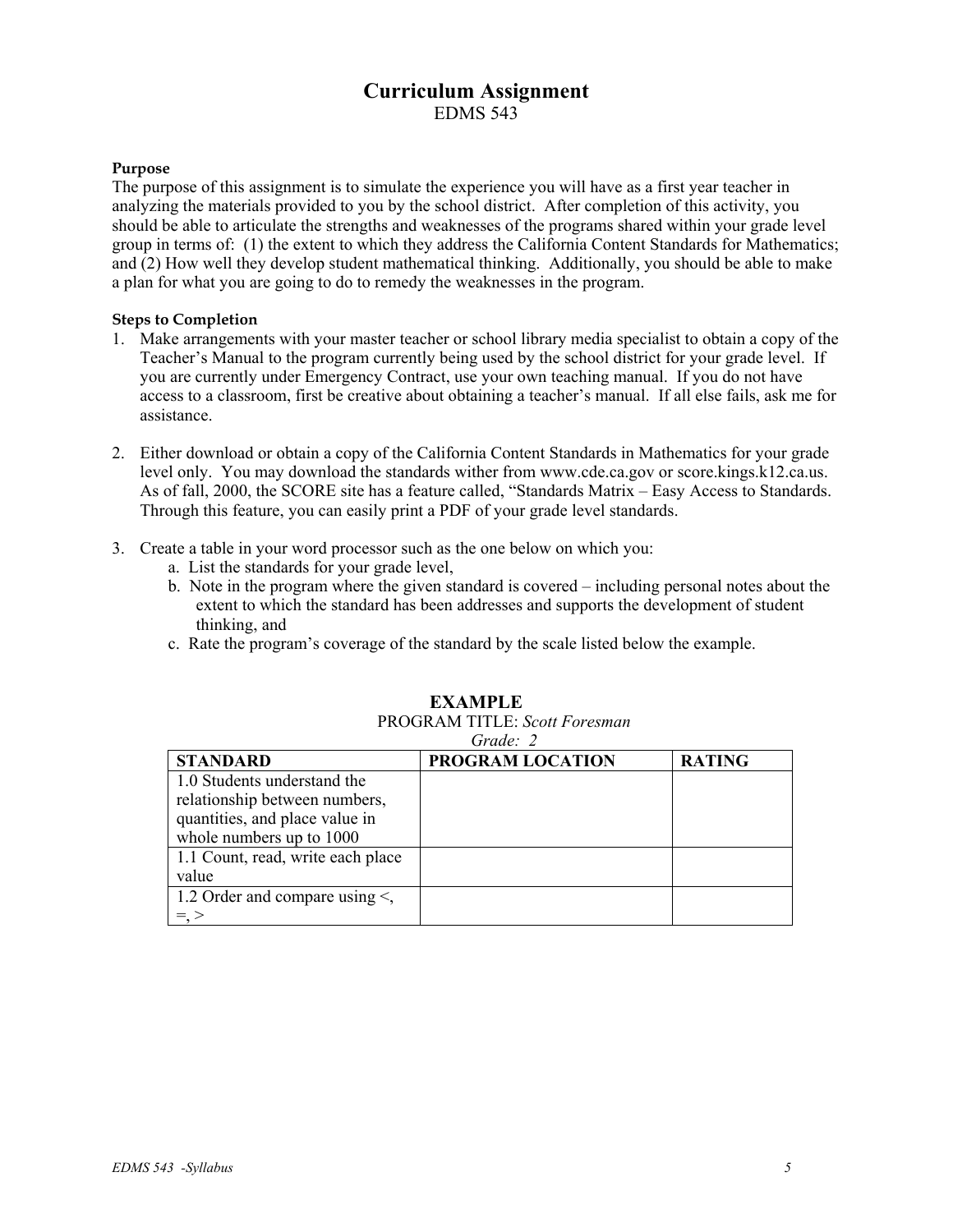Rate the program's coverage on the following scale:

- $0 =$ Standard not addressed
- 1 = Standard is poorly developed and addressed
- $2$  = Meets standard with moderate coverage but needs more
- $3$  = Meets standard with appropriate coverage
- $* =$  Exceeds grade level standards
- 4. Conclude your tabled list with an analysis of the weaknesses of the program that you consider will require you to search for additional resources or adjust instruction to meet your students' needs. Be sure to think about what you have learned about creating high quality mathematics learning experiences that develop students' mathematical understanding. Consider yourself the instructional decision-maker for your students!
- 5. Following your analysis include a reflection on this individual portion of the assignment. What was valuable? What are your commendations, comments, and concerns?
- 6. Schedule a meeting with the others in your grade level group. Share your results and compare programs. At the conclusion of your discussion, complete a quick-write on your discussion. What did you learn? How fruitful was the discussion? Attach the quick-write to your analysis.

### **Suggestions**

- 1. It is tempting to sit with others who have the same program to analyze as you. It is natural to want to "divide and conquer" the task. However, you are the teacher who must know about the program you are required to teach. Don't cheat yourself. Go through the exercise on your own first.
- 2. When you set your meeting time, agree that everyone will come to the meeting prepared with the analysis in at least draft form for the essential discussion to be completed for the benefit of all.
- 3. Structure the time you are going to allocate to the discussion. It may be a waste of your time to randomly share. Try starting as a round robin progressing standard by standard. Structure your time to help everyone understand the organization and expectations of each program. The program being shared by your colleague may be the one you are teaching next year. Listen carefully!

### **Assessment**

This experience accounts for 25% of your grade in this course. Take the time to do a careful job. You will be assessed using the generic 5-point rubric on the extent to which your work addresses each of the following areas:

- 1. Quality of document submitted. Including asking, "Did you follow the directions for the elements of the assignment?"
- 2. Quality and completeness of the analysis of the mathematics program in comparison to the standards.
- 3. Quality and completeness of the discussion of the weaknesses of the program
- 4. Depth of reflections both the individual reflection and the group process experience quick-write.

### **Checklist for Document**

\_\_\_Standards analysis table

\_\_\_Analysis of program weaknesses

Reflection on individual experience

# **\_\_\_Quick-Write reflection on group experience**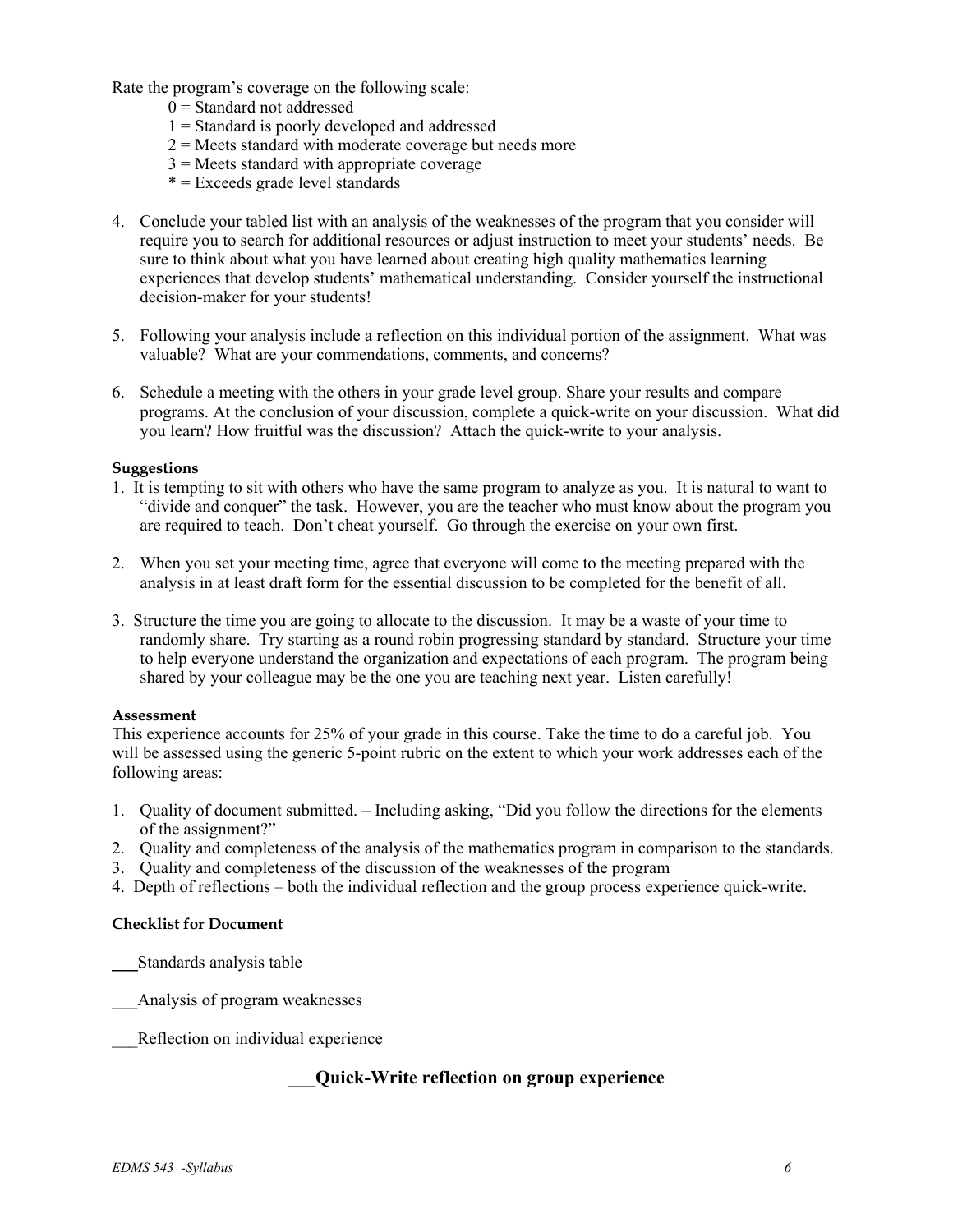# **Student Interviews**  EDMS 543

### **How are the interview reflections to be completed?**

For each of four interviews, write a meaningful reflection (no more than 2 pages) on 1) the interview process and the results of your interview, as well as 2) specific, prescriptive recommendations that you would give in light of your interviewee's current level of mathematical understanding Develop that reflection with an eye to helping your interviewee in terms of making effective instructional decisions.

Although the reflection should not exceed two pages, it **mus**t answer the following two questions:

- 1. **What specifically did you learn about this child's mathematical understanding?** You should provide ample evidence of knowledge gained from this experience. Be very specific about what it is that your interviewee understands or does not understand and how he/she demonstrated this understanding/lack of understanding.
- 2. **What specifically would you do for this child if you were his/her teacher?** This part of the reflection is clearly related to what was learned about the child by way of the interview. Be very specific and clear about what you would recommend as a follow-up.
- **As you format your reflection, please bullet the two questions above to which you are responding.**

### **How are the assignments assessed?**

Each interview will be assessed using a generic 5-point scoring rubric and should:

- reflect good depth of understanding of the child's current mathematical level based on the interview problems.
- give specific and clear instructional recommendations for the child.
- be free of grammatical or typographical errors.
- be word processed

5 – Reflection shows good depth of understanding as well as clear, specific recommendations. The reflection is free of grammatical or typographical errors. Both sections reflect the criteria stated above

4 – Reflection shows general depth of understanding and clear, specific recommendations. There may be a very minor grammatical or typographical error. One of the sections is slightly weak on one of the criteria listed above.

3 - Reflection shows moderate depth of understanding and recommendations are adequate. There may be few grammatical or typographical errors. Both sections are slightly weak or one is very weak.

2 - Reflection shows little depth of understanding and recommendations are not specific and clear. There may be considerable grammatical or typographical errors. Both sections are substantially weak.

1 – An attempt at a reflection was submitted. Your name is on the paper.

0 - No assignment was turned in.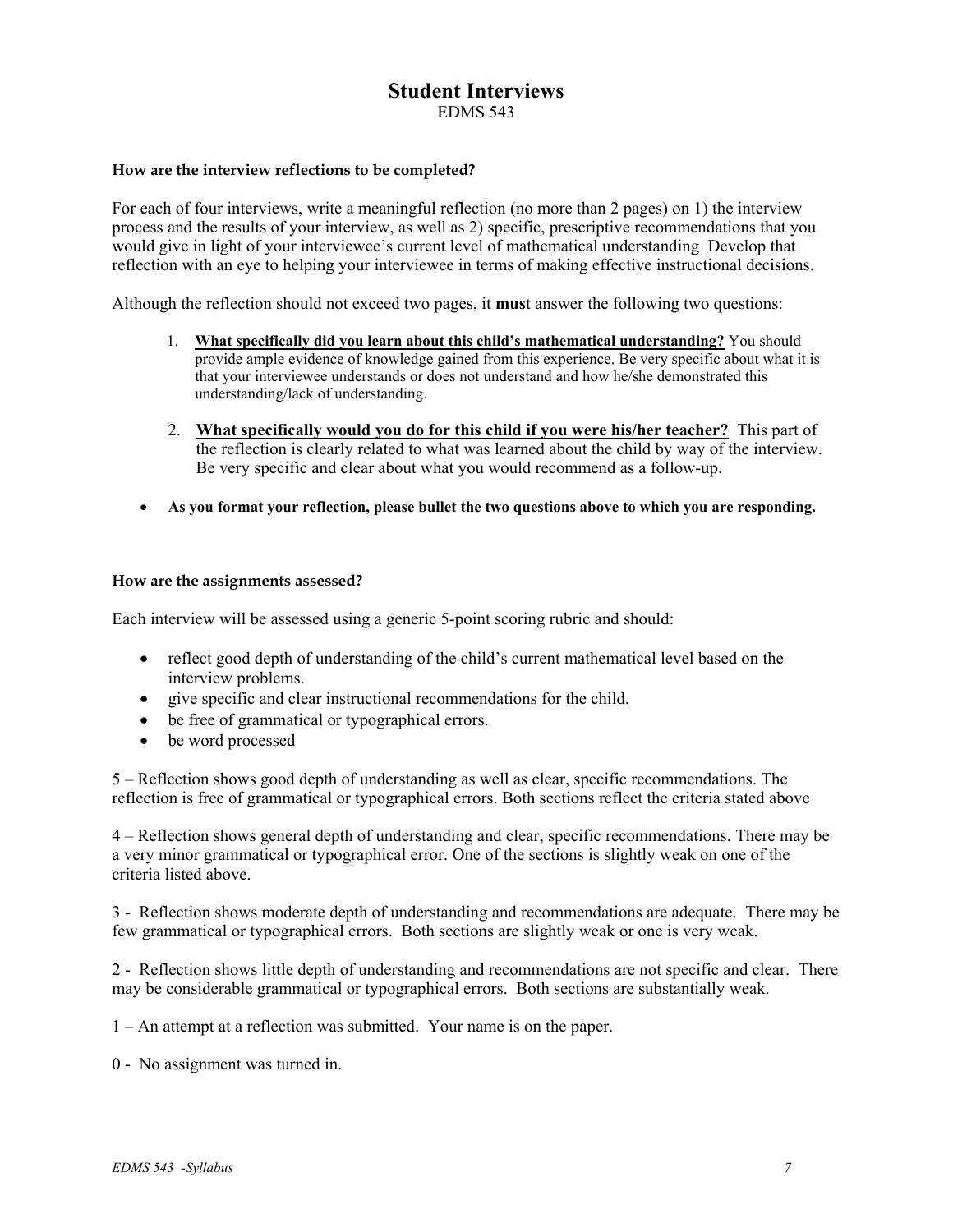# **Presentation Scoring Template**

EDMS 543 NOTE: See assignment sheet for details

**Presenters:** 

**Date: Grade:** 

**Start Time: End Time:** 

**General Comments** 

# **Scoring Rubric**

| <b>Score</b> |    | <b>Scoring Element</b>      |
|--------------|----|-----------------------------|
|              | А. | <b>Mathematics Reform -</b> |
|              | В. | <b>Support Materials -</b>  |
|              |    | Diversity -                 |
|              | D. | <b>Student Thinking -</b>   |
|              |    | <b>Assessment -</b>         |

# **Document Check**

- **1. Lesson Plan**
- **2. Resources**
- **3. Children's Literature**
- **4. Internet Resources and Use of Technology**

# **Commendations/Recommendations**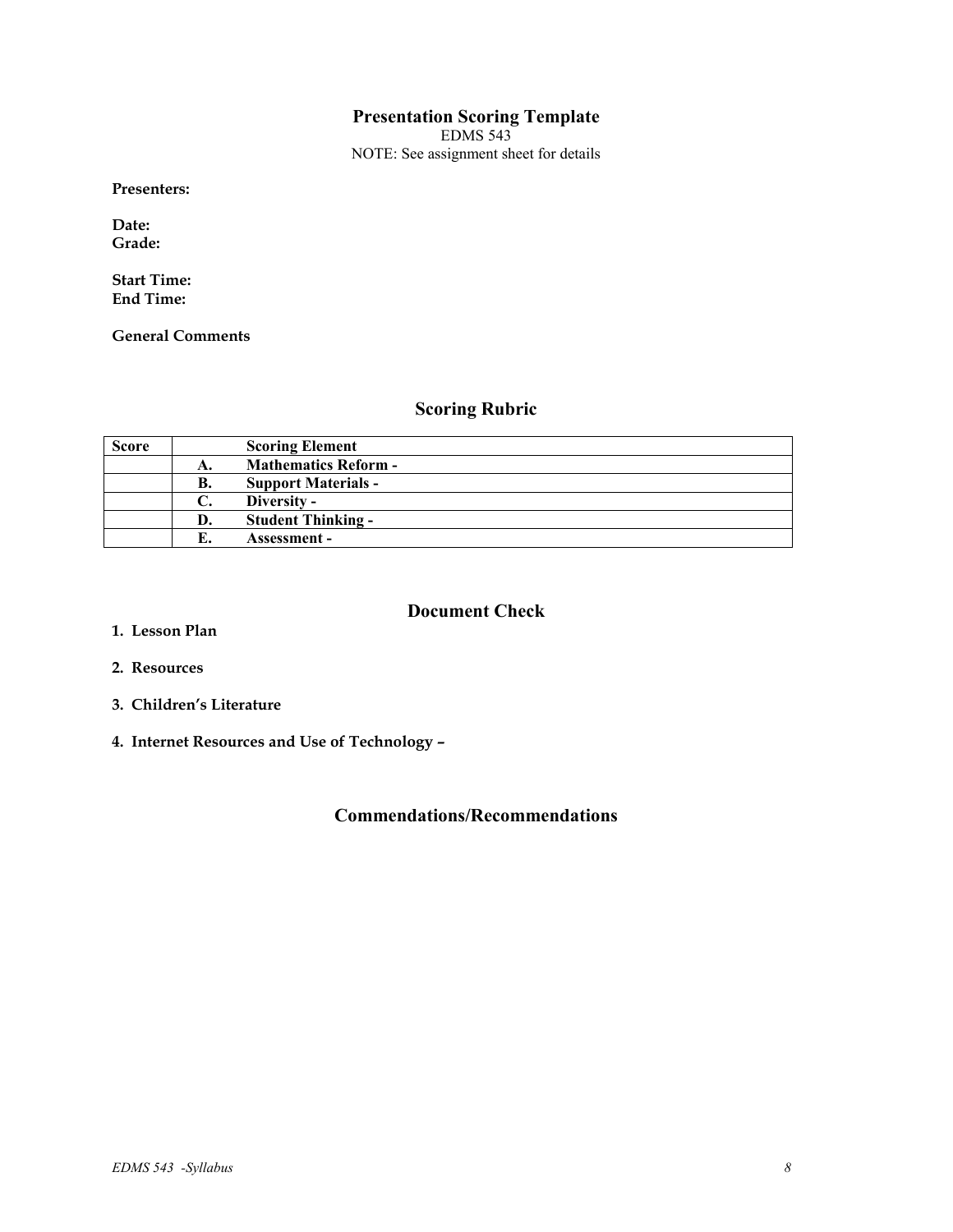# **Reading Reflections**  EDMS 543

### **What is a weekly assignment?**

There can be many kinds of weekly assignments. Generally, the assignment follows the reading schedule outlined in the syllabus. However, additional assignment or project may be assigned as part of a class session or as a follow up to an activity. These assignments will be noted in the weekly assignment category for the purposes of determination of grades. The number of weekly assignments varies by each section of EDMS/X 543.

#### **How are the weekly assignments that are readings to be completed?**

Write a meaningful one-page reflection on the assigned reading for the week. Develop that reflection with an eye to demonstrating that you both read and understood the reading. **Do not quote the articles.** Paraphrase and analyze only.

Although the reflection should not exceed one page, it must answer the following questions:

- 1. What did I learn from the reading?
- 2. How am I going to use what I learned in teaching children mathematics?

As you format your reflection, please bullet the two questions above you are responding to very clearly.

#### **How are the assignments assessed?**

The activities/readings that are part of the weekly assignments category as assessed using the generic 5 point rubric.

5 – Reflection shows depth of understanding as well as application. The reflection of grammatical or typographical errors

4 – Reflection shows general depth of understanding and application to the classroom. There may be a very minor grammatical or typographical error.

3 – Reflection shows moderate depth of understanding and application. There may be several grammatical or typographical errors.

2 – Reflections show little depth of understanding and application. There may be considerable grammatical and typographical errors.

1 – An attempt at a reflection was submitted.

0 – No assignment was turned in or the assignment was turned in late.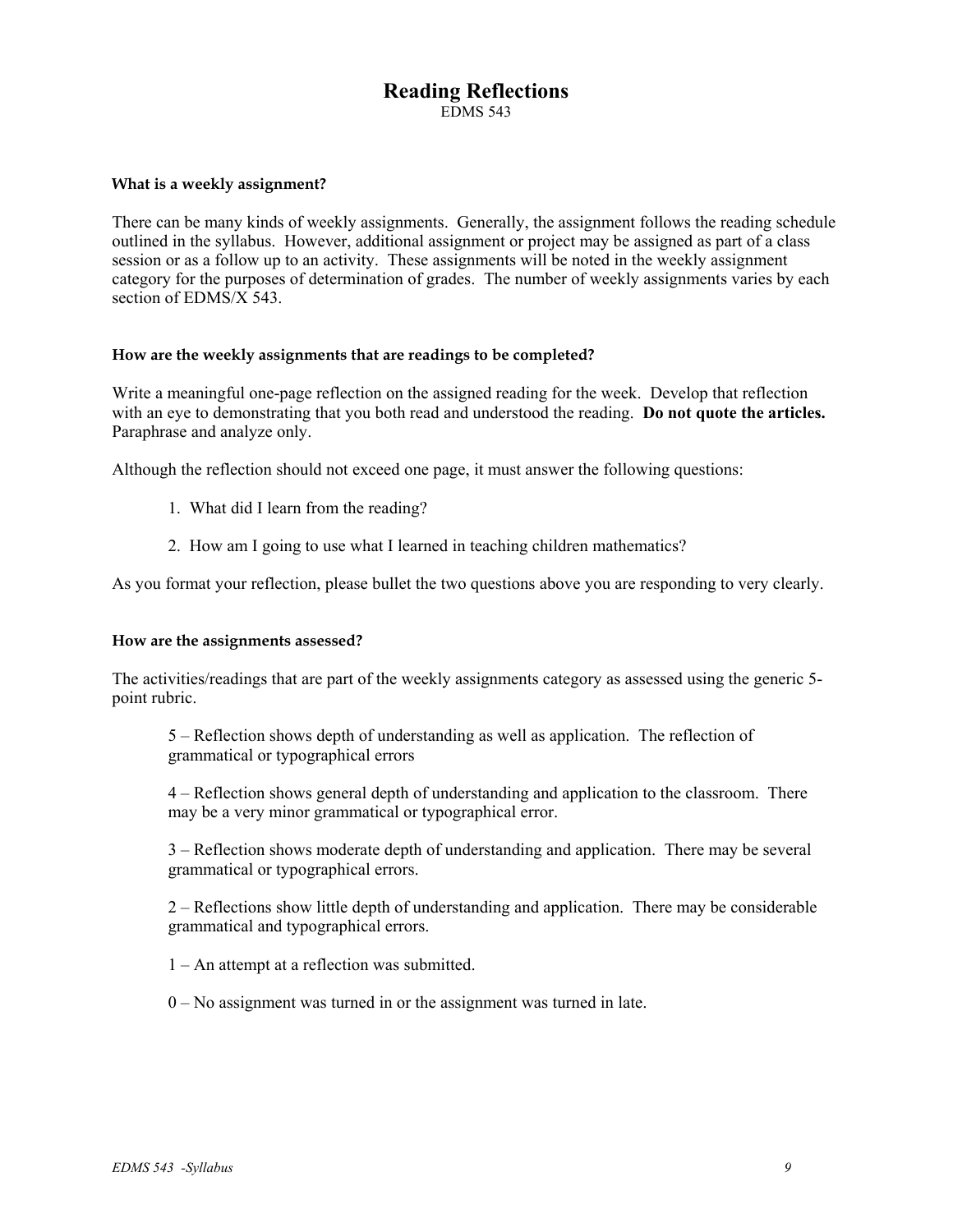## **Curriculum Review Assignment**  EDMS 543

|                           |                       | <b>Nearly</b>        |                      |                      |
|---------------------------|-----------------------|----------------------|----------------------|----------------------|
|                           | <b>Developing</b>     | <b>Meets</b>         | <b>Meets</b>         | <b>Exceeds</b>       |
| <b>TPE 1, 1a</b>          | Candidates'           | Candidates'          | Candidates'          | Candidates'          |
| Subject Specific          | analysis of the       | analysis of the      | analysis of the      | analysis of the      |
| Pedagogical skills        | curriculum will       | curriculum will      | curriculum will      | curriculum will      |
| for MS Teaching           | demonstrate little to | demonstrate some     | demonstrate          | demonstrate          |
| Assignment                | no understanding      | understanding of     | considerable         | exceptional          |
| (Teaching                 | of how to teach the   | how to teach the     | understanding of     | understanding of     |
| Mathematics in a          | state adopted         | state adopted        | how to teach the     | how to teach the     |
| MS Assignment)            | academic content      | academic content     | state adopted        | state adopted        |
|                           | standard in           | standard in          | academic content     | academic content     |
|                           | mathematics.          | mathematics.         | standard in          | standard in          |
|                           |                       |                      | mathematics.         | mathematics.         |
| TPE <sub>4</sub>          | Candidates'           | Candidates'          | Candidates'          | Candidates'          |
| Making Content            | analysis of the       | analysis of the      | analysis of the      | analysis of the      |
| Accessible                | curriculum will       | curriculum will      | curriculum will      | curriculum will      |
|                           | demonstrate little to | demonstrate some     | demonstrate          | demonstrate          |
|                           | no understanding in   | understanding in     | considerable         | exceptional          |
|                           | the use of            | the use of           | understanding in     | understanding in     |
|                           | pedagogical           | pedagogical          | the use of           | the use of           |
|                           | strategies that will  | strategies that will | pedagogical          | pedagogical          |
|                           | provide all students  | provide all students | strategies that will | strategies that will |
|                           | access to the         | access to the        | provide all students | provide all students |
|                           | mathematics           | mathematics          | access to the        | access to the        |
|                           | curriculum.           | curriculum           | mathematics          | mathematics          |
|                           |                       |                      | curriculum           | curriculum           |
| <b>TPE 6,6a,6b</b>        | Candidates'           | Candidates'          | Candidates'          | Candidates'          |
| Developmentally           | analysis of the       | analysis of the      | analysis of the      | analysis of the      |
| Appropriate               | curriculum will       | curriculum will      | curriculum will      | curriculum will      |
| <b>Teaching Practices</b> | demonstrate little to | demonstrate some     | demonstrate          | demonstrate          |
| in Grades K-3 $&4$ -      | no understanding in   | understanding in     | considerable         | exceptional          |
| 8                         | the use of            | the use of           | understanding in     | understanding in     |
|                           | developmentally       | developmentally      | the use of           | the use of           |
|                           | appropriate           | appropriate          | developmentally      | developmentally      |
|                           | teaching practices.   | teaching practices   | appropriate          | appropriate          |
|                           |                       |                      | teaching practices   | teaching practices   |

Secondary TPE's for this Assignment

 $\triangleright$  TPE 9 – Instructional Planning

 $\triangleright$  TPE 10 – Instructional Time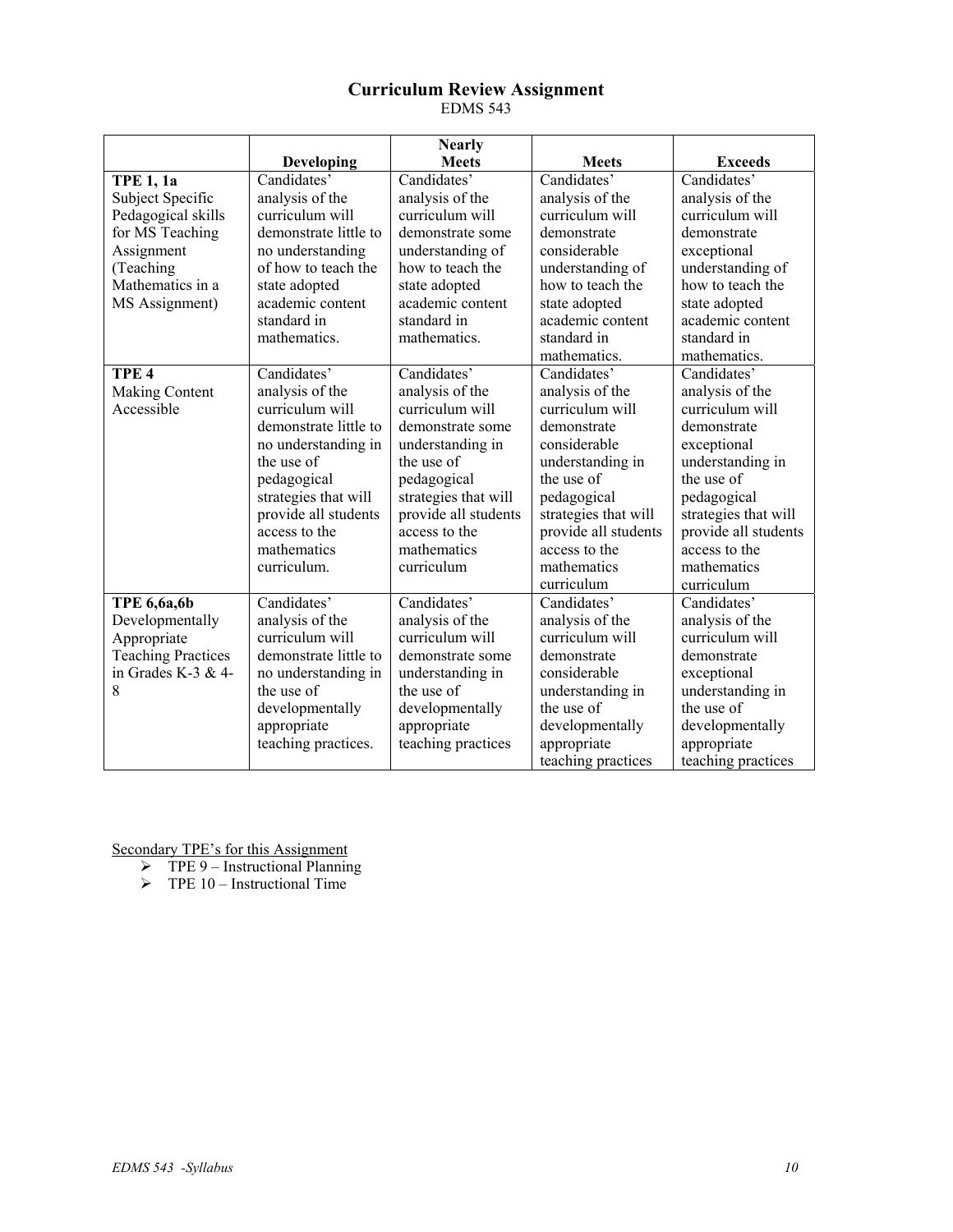### **Lesson Presentation Assignment**  EDMS 543

|                    |                      | <b>Nearly</b>        |                      |                      |
|--------------------|----------------------|----------------------|----------------------|----------------------|
|                    | Developing           | <b>Meets</b>         | <b>Meets</b>         | <b>Exceeds</b>       |
| <b>TPE 1, 1a</b>   | Candidates' lesson   | Candidates' lesson   | Candidates' lesson   | Candidates' lesson   |
| Subject Specific   | plan and             | plan and             | plan and             | plan and             |
| Pedagogical skills | presentation         | presentation         | presentation         | presentation         |
| for MS Teaching    | demonstrates little  | demonstrates some    | demonstrates         | demonstrates         |
| Assignment         | to no                | understanding of     | considerable         | exceptional          |
| (Teaching          | understanding of     | how to teach the     | understanding of     | understanding of     |
| Mathematics in a   | how to teach the     | state adopted        | how to teach the     | how to teach the     |
| Multiple Subject   | state adopted        | academic content     | state adopted        | state adopted        |
| Assignment)        | academic content     | standard in          | academic content     | academic content     |
|                    | standard in          | mathematics          | standard in          | standard in          |
|                    | mathematics          |                      | mathematics          | mathematics          |
| TPE <sub>4</sub>   | Candidates' lesson   | Candidates' lesson   | Candidates' lesson   | Candidates' lesson   |
| Making Content     | plan and             | plan and             | plan and             | plan and             |
| Accessible         | presentation will    | presentation will    | presentation will    | presentation will    |
|                    | demonstrate little   | demonstrate some     | demonstrate          | demonstrate          |
|                    | to no                | understanding in     | considerable         | exceptional          |
|                    | understanding in     | the use of           | understanding in     | understanding in     |
|                    | the use of           | pedagogical          | the use of           | the use of           |
|                    | pedagogical          | strategies that will | pedagogical          | pedagogical          |
|                    | strategies that will | provide all students | strategies that will | strategies that will |
|                    | provide all students | access to the        | provide all students | provide all students |
|                    | access to the        | mathematics          | access to the        | access to the        |
|                    | mathematics          | curriculum           | mathematics          | mathematics          |
|                    | curriculum           |                      | curriculum           | curriculum           |
| TPE 6, 6a, 6b      | Candidates' lesson   | Candidates' lesson   | Candidates' lesson   | Candidates' lesson   |
| Developmentally    | plan and             | plan and             | plan and             | plan and             |
| Appropriate        | presentation will    | presentation will    | presentation will    | presentation will    |
| Teaching           | demonstrate little   | demonstrate some     | demonstrate          | demonstrate          |
| Practices - Grades | to no                | understanding in     | considerable         | exceptional          |
| K-3 & 4-8          | understanding in     | the use of           | understanding in     | understanding in     |
|                    | the use of           | developmentally      | the use of           | the use of           |
|                    | developmentally      | appropriate          | developmentally      | developmentally      |
|                    | appropriate          | teaching practices.  | appropriate          | appropriate          |
|                    | teaching practices.  |                      | teaching practices.  | teaching practices.  |

Secondary TPE's for this Assignment

- ¾ TPE 2 Monitoring Student Learning During Instruction
- $\triangleright$  TPE 5 Student Engagement
- $\triangleright$  TPE 9 Instructional Planning
- $\triangleright$  TPE 10 Instructional Time
- $\triangleright$  TPE 11 Social Environment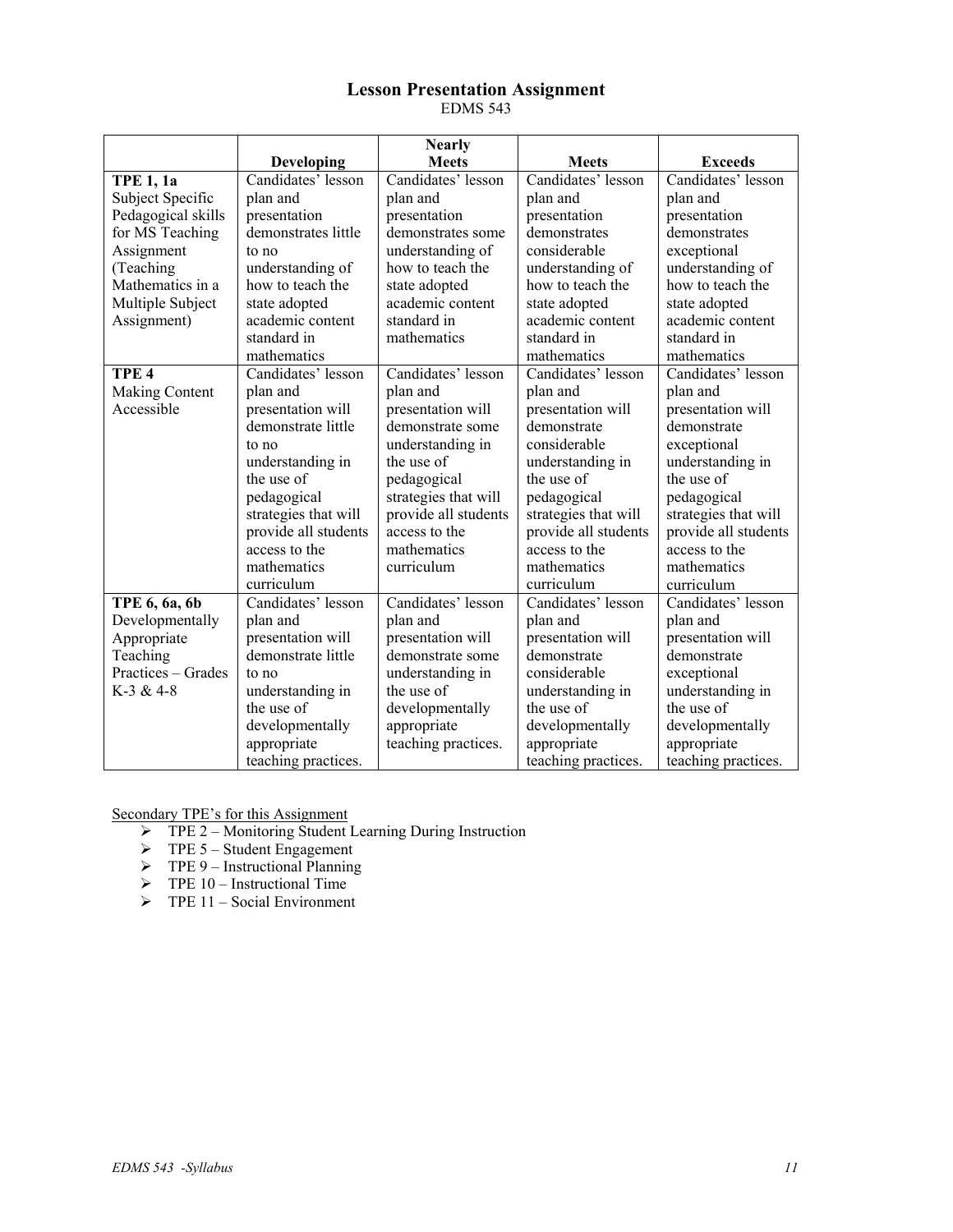## **Lesson Resources Assignment**  EDMS 543

|                  |                    | <b>Nearly</b>      |                    |                    |
|------------------|--------------------|--------------------|--------------------|--------------------|
|                  | <b>Developing</b>  | <b>Meets</b>       | <b>Meets</b>       | <b>Exceeds</b>     |
| TPE <sub>4</sub> | Candidates'        | Candidates'        | Candidates'        | Candidates'        |
| Making Content   | resources and      | resources and      | resources and      | resources and      |
| Accessible       | descriptions will  | descriptions will  | descriptions will  | descriptions will  |
|                  | demonstrate little | demonstrate some   | demonstrate        | demonstrate        |
|                  | to no              | understanding of   | considerable       | exceptional        |
|                  | understanding of   | how instructional  | understanding of   | understanding of   |
|                  | how instructional  | resources can help | how instructional  | how instructional  |
|                  | resources can help | provide all        | resources can help | resources can help |
|                  | provide all        | students with      | provide all        | provide all        |
|                  | students with      | access to a        | students with      | students with      |
|                  | access to a        | balanced and       | access to a        | access to a        |
|                  | balanced and       | comprehensive      | balanced and       | balanced and       |
|                  | comprehensive      | curriculum.        | comprehensive      | comprehensive      |
|                  | curriculum.        |                    | curriculum.        | curriculum.        |

Secondary TPE's for this Assignment

- ¾ TPE 1a Subject-Specific Pedagogical Skills for MS Teaching Assignments (Teaching Mathematics in a MS Assignment)
- $\triangleright$  TPE 5 Student Engagement